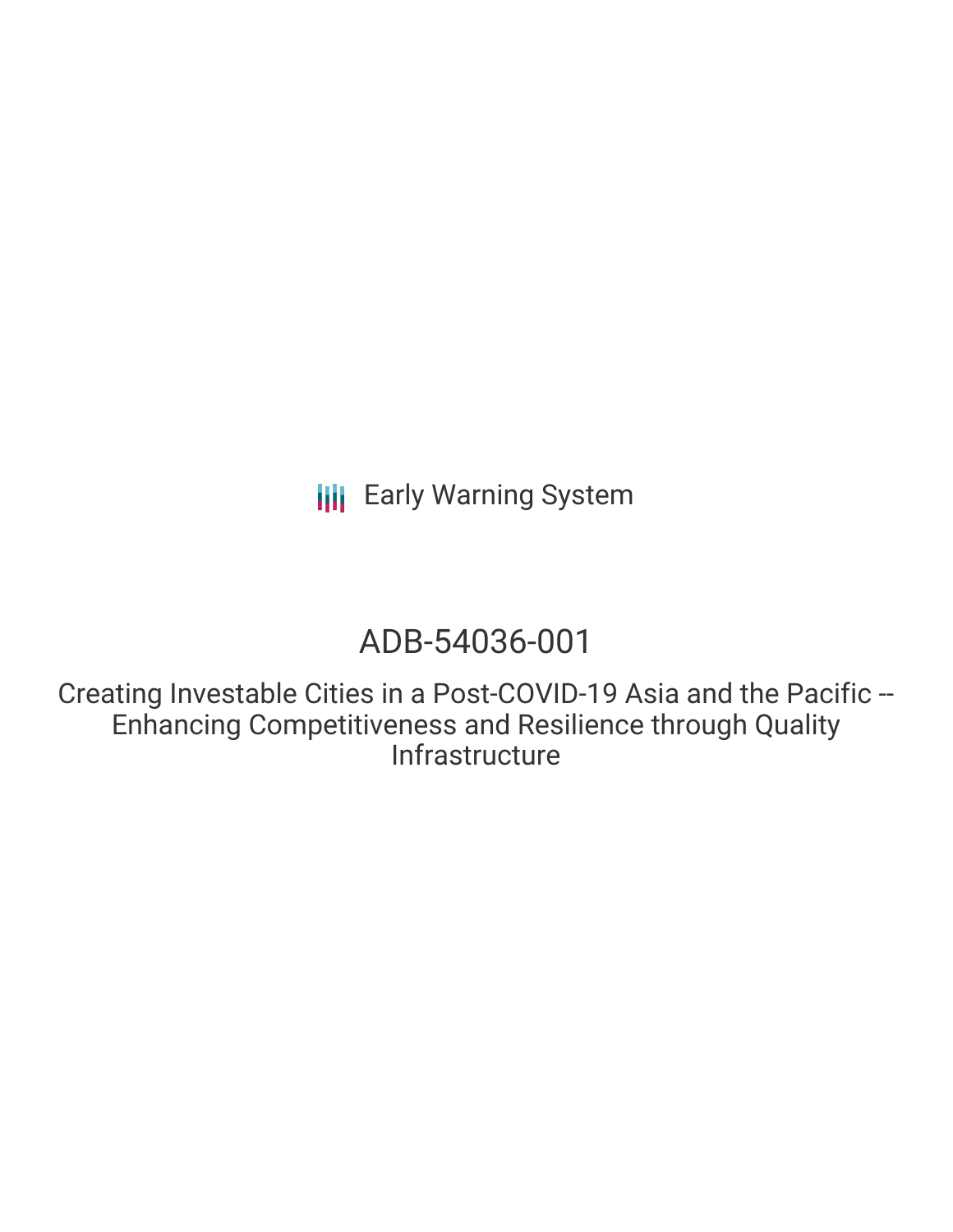

Creating Investable Cities in a Post-COVID-19 Asia and the Pacific -- Enhancing Competitiveness and Resilience through Quality Infrastructure

### **Quick Facts**

| <b>Countries</b>                        | Bangladesh, China, Georgia, India, Indonesia, Kazakhstan, Malaysia, Pakistan, Papua New Guinea, Philippines, Sri Lanka,<br>Thailand, Uzbekistan, Vietnam |
|-----------------------------------------|----------------------------------------------------------------------------------------------------------------------------------------------------------|
| <b>Financial Institutions</b>           | Asian Development Bank (ADB)                                                                                                                             |
| <b>Status</b>                           | Approved                                                                                                                                                 |
| <b>Bank Risk Rating</b>                 | U                                                                                                                                                        |
| <b>Voting Date</b>                      | 2020-11-05                                                                                                                                               |
| <b>Sectors</b>                          | Education and Health, Law and Government, Water and Sanitation                                                                                           |
| Investment Type(s)                      | <b>Advisory Services</b>                                                                                                                                 |
| Investment Amount (USD)\$ 10.74 million |                                                                                                                                                          |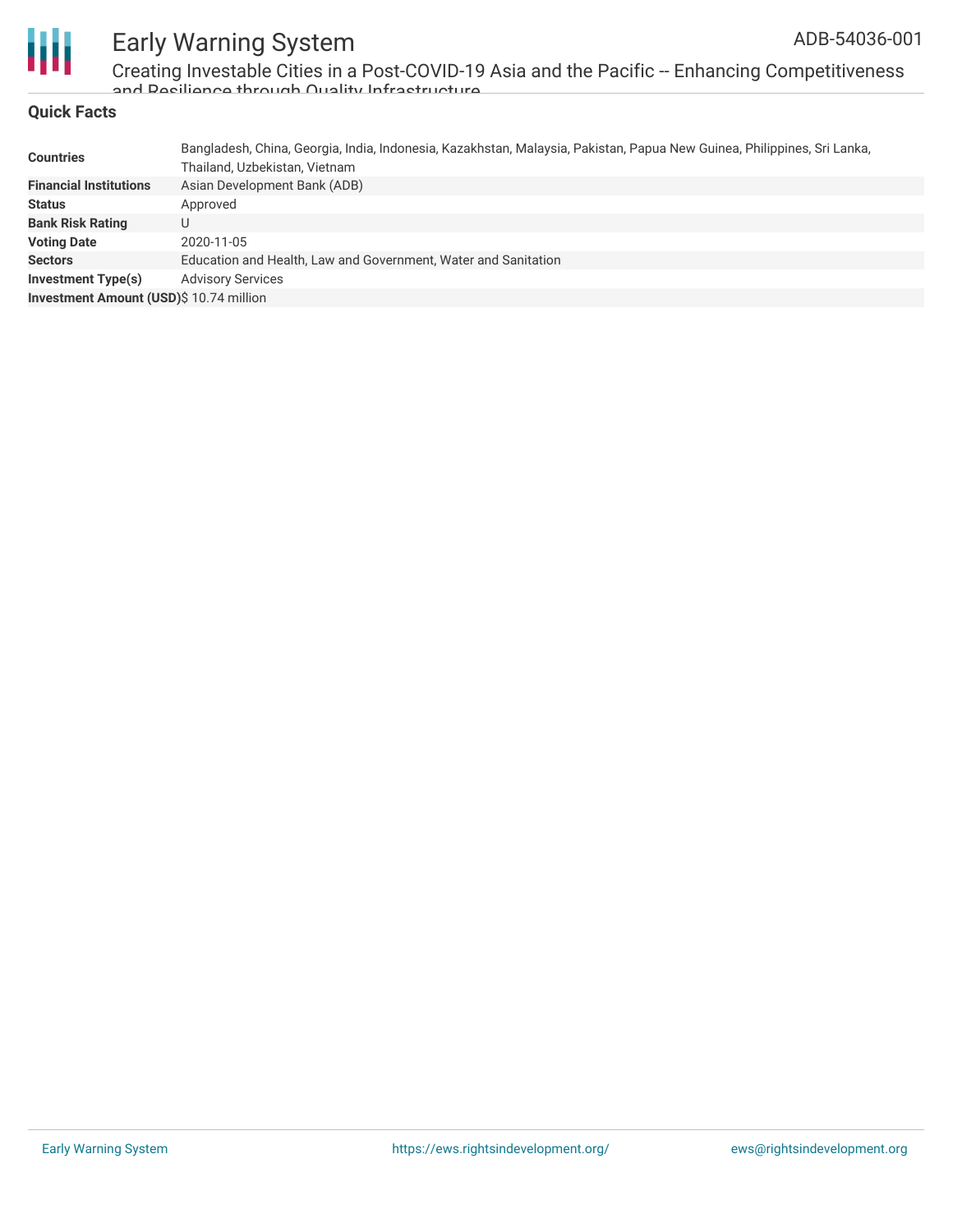

Creating Investable Cities in a Post-COVID-19 Asia and the Pacific -- Enhancing Competitiveness and Resilience through Quality Infrastructure

### **Project Description**

According to ADB website, more than 95% of all coronavirus disease (COVID-19) cases, are in urban areas. COVID-19 has exposed the vulnerabilities of developing member country (DMC) cities, which are on the front line of COVID-19 containment efforts. The benefits of urban agglomeration, such as high density, lower mobility costs, and improved regional and international connectivity, that have made DMC cities the engines of economic growth in Asia and the Pacific have left cities exposed to the risks of COVID-19 a major challenge in the fight against the pandemic.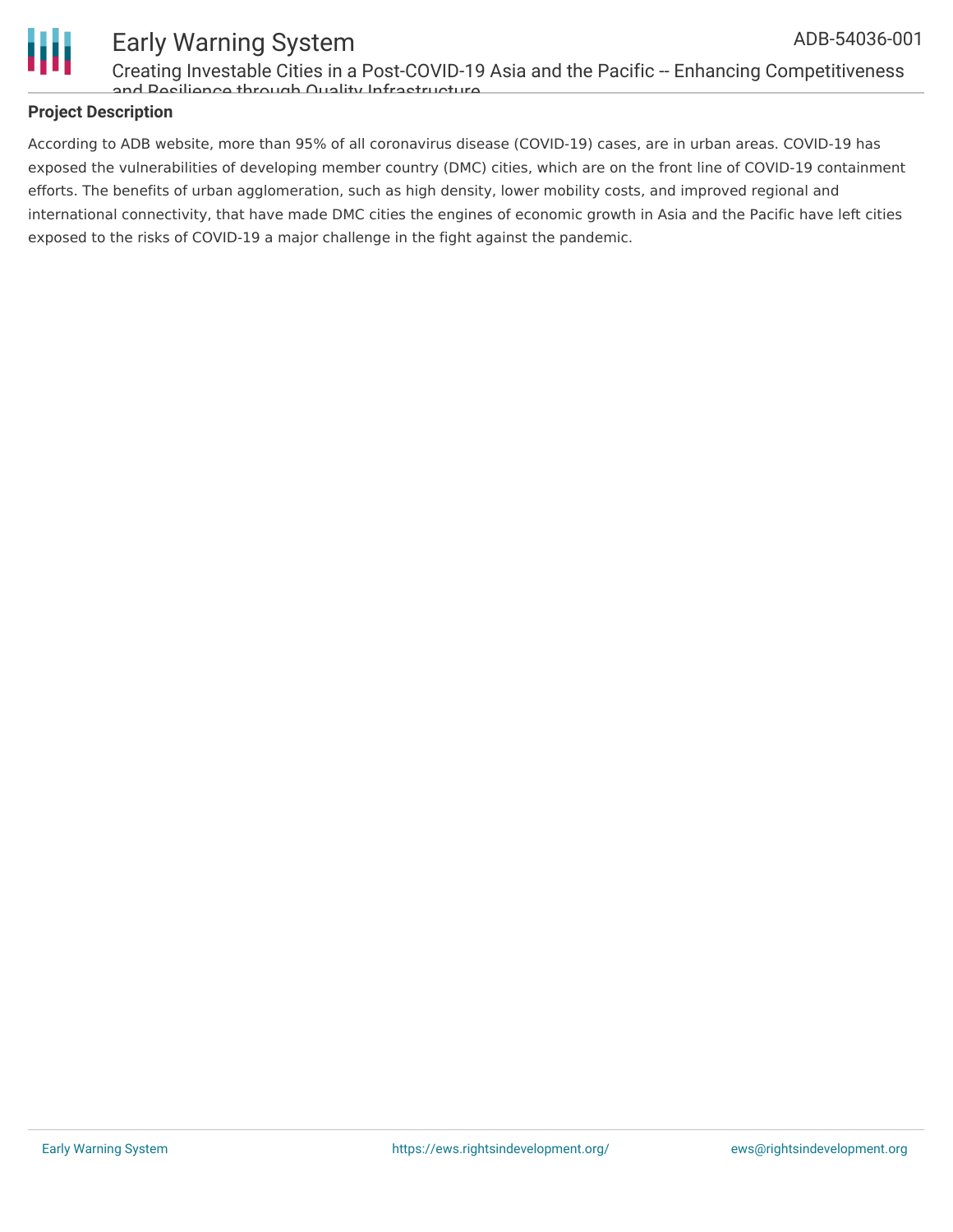

Creating Investable Cities in a Post-COVID-19 Asia and the Pacific -- Enhancing Competitiveness and Resilience through Quality Infrastructure

### **Investment Description**

Asian Development Bank (ADB)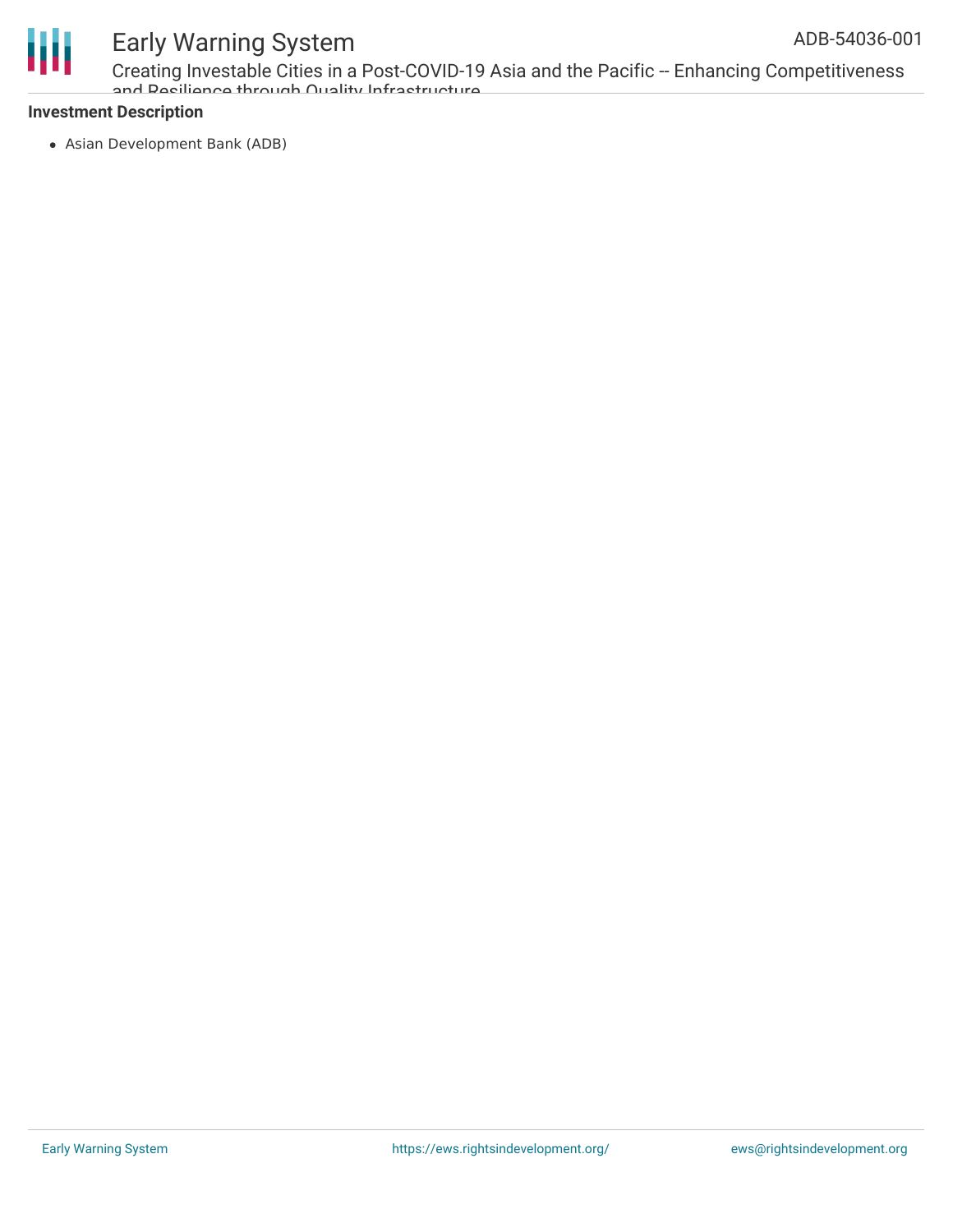

Creating Investable Cities in a Post-COVID-19 Asia and the Pacific -- Enhancing Competitiveness and Resilience through Quality Infrastructure

### **Contact Information**

No contact information provided at the time of disclosure.

#### **ACCESS TO INFORMATION**

You can submit an information request for project information at: https://www.adb.org/forms/request-information-form

ADB has a two-stage appeals process for requesters who believe that ADB has denied their request for information in violation of its Access to Information Policy. You can learn more about filing an appeal at: https://www.adb.org/site/disclosure/appeals

#### **ACCOUNTABILITY MECHANISM OF ADB**

The Accountability Mechanism is an independent complaint mechanism and fact-finding body for people who believe they are likely to be, or have been, adversely affected by an Asian Development Bank-financed project. If you submit a complaint to the Accountability Mechanism, they may investigate to assess whether the Asian Development Bank is following its own policies and procedures for preventing harm to people or the environment. You can learn more about the Accountability Mechanism and how to file a complaint at: http://www.adb.org/site/accountability-mechanism/main.